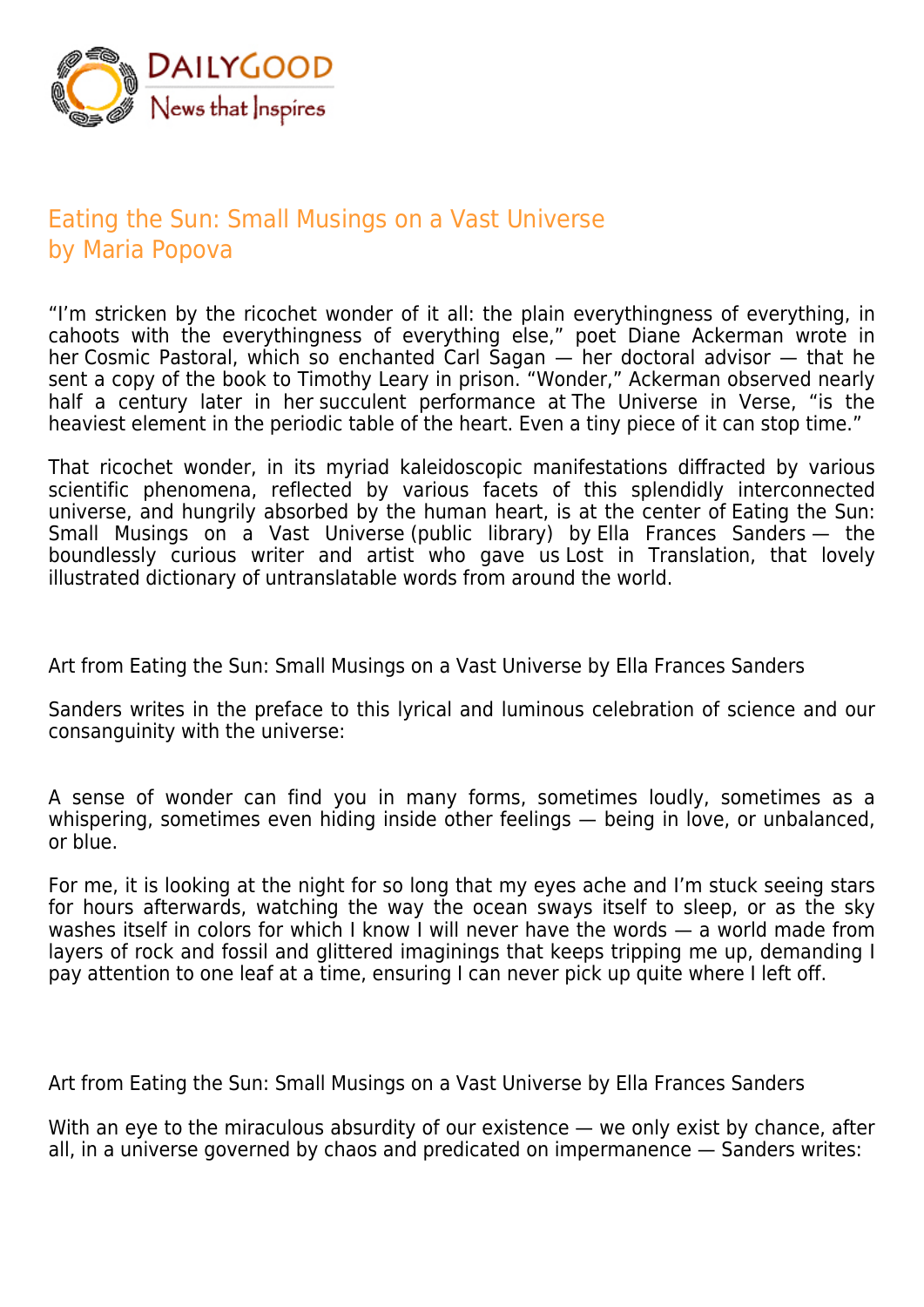When one is considering the universe, unseen matter, our small backyard of the stuff, I think it is important, sensible even, to try and find some balance between laughter and uncontrollable weeping.

Cry because we cannot even begin to understand how beautiful it is, cry because we are terribly flawed as a species, cry because it all seems so shockingly improbable that maybe our existence could be nothing but a dreamscape — celestial elephants in rooms without walls. But then? Surely, we can laugh.

Laugh because being riddled head-to-toe with human emotions while trying to come to terms with just how indisputably tiny we are in the grand scheme of things, makes absolutely everything and everyone seem quite ridiculous, entirely farcical. We have heads? Ridiculous! There are arguments about who is in charge here? Ridiculous! The universe is expanding? Ridiculous! We feel it necessary to keep secrets? Ridiculous.

Art from Eating the Sun: Small Musings on a Vast Universe by Ella Frances Sanders

In fifty-one miniature essays, each accompanied by one of her playful and poignant ink-and-watercolor drawings, Sanders goes on to explore a pleasingly wide array of scientific mysteries and facts — evolution, chaos theory, clouds, the color blue, the nature of light, the wondrousness of octopuses, the measurement of time, Richard Feynman's famous cataclysm sentence, the clockwork mesmerism of planetary motion, our microbiome, the puzzlement of why we dream. What emerges is something sweetly consonant with Nabokov's exultation at our "capacity to wonder at trifles" — except, of course, even the smallest and most invisible of these processes, phenomena, and laws are not trifles but condensed miracles that make the everythingness of everything we know.

It is tempting, then  $-$  and Sanders succumbs to the temptation in a most delicious way  $$ to seek the existential in the scientific, even if the thread between the two is slender and human-made, rather than woven by this vast unfeeling universe in which we warm ourselves with wonder. In a chapter on our organic composition, so memorably captured in Carl Sagan's assertion that "we too are made of starstuff," Sanders shines a sidewise gleam on the illusion of the solid and separate self:

Depending on where you look, what you touch, you are changing all the time. The carbon inside you, accounting for about 18 percent of your being, could have existed in any number of creatures or natural disasters before finding you. That particular atom residing somewhere above your left eyebrow? It could well have been a smooth, riverbed pebble before deciding to call you home.

You see, you are not so soft after all; you are rock and wave and the peeling bark of trees, you are ladybirds and the smell of a garden after the rain. When you put your best foot forward, you are taking the north side of a mountain with you.

Art from Eating the Sun: Small Musings on a Vast Universe by Ella Frances Sanders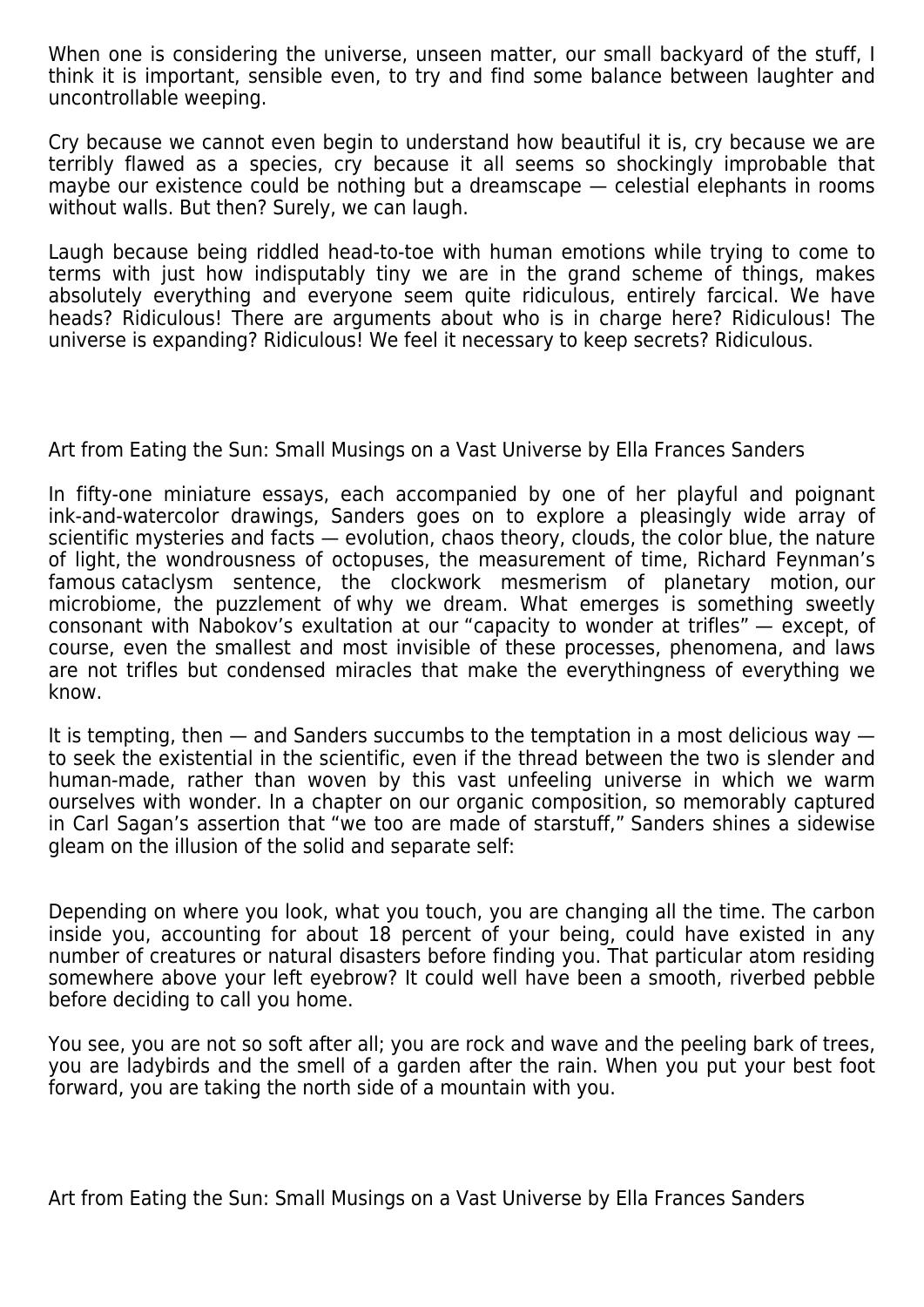Sanders revisits the subject through the lens of the physics beneath the chemistry in a chapter on the structure and discovery of the atom. In a passage evocative of physicist Alan Lightman's wonderful explanation of why we are mostly restlessness and empty space, she writes:

Such a beautiful (and until recently invisible) idea, the importance and unavoidable nature of atoms, one that seems to put everyone and everything on a satisfyingly level playing field. Your good and bad decisions, your wingspan, your wholeness as a person — these are all possible because of your own 7 billion billion billion atoms, each one made up of (roughly speaking) a positive nucleus in the middle, and the negative electron cloud surrounding it — a cloud that sort of dances from side to side, alternately enchanting other atoms and pushing them away (the really complicated magic can be left to quantum mechanics). Without atoms, nothing would be here; not the book in your hands, not the pen that leaked into your pocket this morning, not those buildings that are enough to make you scared of heights, nothing. If it weren't for atoms, there wouldn't be mass, or molecules, or matter, or me, or you.

Art from Eating the Sun: Small Musings on a Vast Universe by Ella Frances Sanders

The irrepressible human inquiry that magnetizes our imagination and draws us to the inner workings of the universe is the same inquiry Tolstoy scrawled into the diaries of his youth: "This is the entire essence of life: Who are you? What are you?" Sanders weaves these elemental questions — what are we made of and what does that make us? — into nearly every scientific curiosity she picks up, but she addresses them directly in a chapter devoted to our strangely continuous sense of self, devoid of a physical basis of continuity. She writes:

The idea of an unchanging "you" or "self" is inherently fraught with confusion and conflict, and if you consider the topic for too long it can begin to feel clammy, almost suspect. An apparent string running through all the previous versions of you — the one five minutes ago, a few hours ago, several years — the idea of "self" inevitably gets tangled up in things like the physical body and appearance, like memory. It's clear that you cannot pin yourself down as any one particular "thing" but rather that you resemble a story line, an endless progression, variations on a theme, something that enables you to relate your present "self" to the past and future ones.

Art from Eating the Sun: Small Musings on a Vast Universe by Ella Frances Sanders

Echoing the great neurologist Oliver Sacks's recognition of narrative as the cognitive pillar of personhood, she adds:

We do seem to make sense of ourselves and the world as a part of a narrative — we think in terms of main characters, those we speak and interact with, and where the beginnings,